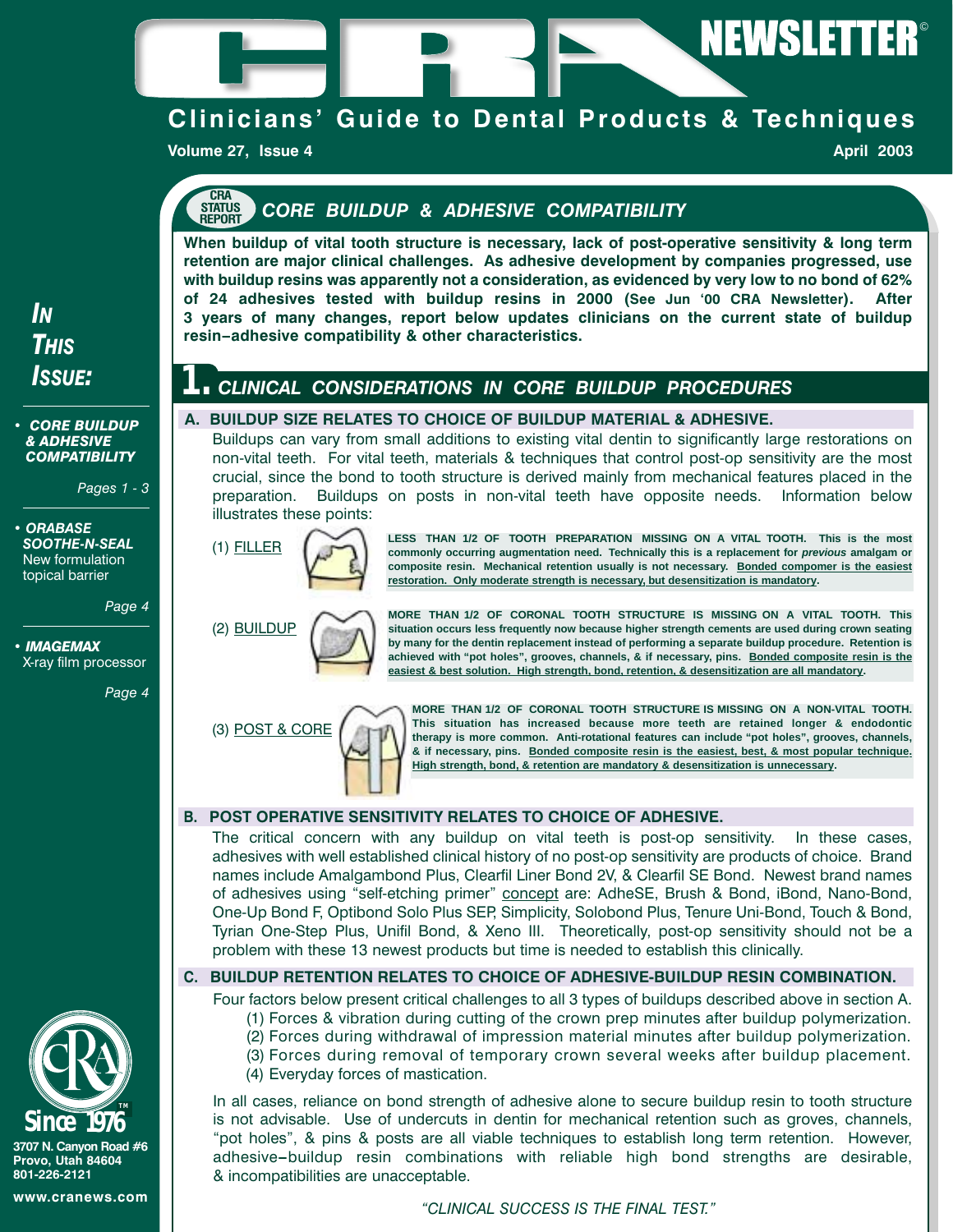#### Optibond FL 1 Kerr 41.9 30.1 30.1 30.5 32.0 25.0 27.2 27.8 All-Bond 2 | 1 |Bisco | 37.1 | 24.9 | 29.9 | 29.2 | 24.3 | 22.9 | 23.1 | 21.5 Dentastic Uno Duo \* | 2 | Pulpdent | 40.4 | 28.1 | 26.8 | 24.7 | 13.9 | 21.6 | 19.9 | 18.5 One-Step | 2 |Bisco | 31.3 | 22.5 | 21.3 | 26.0 | 18.8 | 27.0 | 12.9 | 18.7 Brush & Bond | 4 |Parkell | 28.0 | 22.5 | 25.2 | 26.5 | 24.1 | 21.6 | 11.6 | 9.9 Cabrio 2 Discus 32.6 23.7 23.5 18.7 14.1 23.7 15.3 15.2 Tenure Uni-Bond & Bond Link 3 Den-Mat 29.8 18.4 15.9 23.6 20.9 17.3 19.0 20.4 Amalgambond Plus | 1 |Parkell | 22.6 | 25.6 | 24.3 | 23.8 | 19.0 | 19.7 | 11.8 4.9 Tyrian One-Step Plus 3 Bisco 22.1 18.3 16.6 20.2 19.4 21.9 15.7 15.5 Optibond Solo Plus \* 2 | Kerr | 36.8 | 29.9 | 13.9 | 14.8 | 15.9 | 11.5 | 10.2 | 8.1 Optibond Solo Plus SEP \* 3 Kerr 13.9.6 16.4 14.0 17.3 14.3 13.3 13.7 12.0 Prime & Bond NT\* | 2 |Dentsply Caulk | 24.8 | 12.7 | 16.0 | 17.4 | 15.0 | 22.6 | 13.6 | 9.7 Tenure 2 Den-Mat 24.5 24.6 19.0 13.3 13.2 10.8 12.5 13.7 Bond 1 \* | 2 |Pentron | 23.6 | 21.9 | 16.4 | 19.9 | 20.8 | 22.1 | 0.5 | 0.4 Simplicity 3 Apex Dental 22.3 23.1 16.9 15.9 15.7 17.8 0.9 7.8 Solobond Plus | 3 |Voco | 20.4 | 16.7 | 17.8 | 11.6 | 25.3 | 6.5 | 5.6 | 6.6 Clearfil Liner Bond 2V \* 3 | Kuraray | 24.2 | 8.4 | 13.9 | 15.5 | 9.0 | 12.1 | 9.7 | 8.3 IntegraBond\* | 2 |Premier Dental | 15.0 | 14.7 | 12.9 | 13.9 | 8.5 | 8.4 | 14.0 | 11.3 Scotchbond Multi-Purpose Plus\* | 1 | 3M ESPE | 2.3 | 18.4 | 9.1 | 14.8 | 18.8 | 14.2 | 9.2 | 5.9 Touch & Bond 4 Parkell 17.2 17.2 10.7 14.5 9.2 8.1 7.5 6.6 Multibond\* | 2 |Centrix <mark>| 9.9 | 10.9 |</mark> 15.3 | 4.7 | 15.6 | 3.1 | 17.0 | 13.7 Nano-Bond 3 Pentron 19.7 8.4 9.9 6.0 10.0 19.8 8.3 4.6 Encore Bond 2 Centrix 0.0 0.2 0.3 1.3 1.0 0.9 0.6 0.5 **Dual Cure Light Cure** Core-Fro PhotoCore (Kuraray) Tr-Core Gray Build-It FR Luxa Core (OMG) CoreAtestore2 (Kerr) Fluorochesh Caulk)  $e^{\phi^{\mathrm{c}}}$ (Den-Mat) **A D E F G H I J COMPANY C ADHESIVE NAME Strengths 15 MPa or greater Strengths 14.9 to 5 MPa Auto Cure Strengths less than 5 MPa Shear bond strengths (MPa) of 34 adhesives listed from greatest to least mean bond strength across 8 core buildup materials. B**  $\bullet$  **K C D E F F G H I I J J K CRA TERMINOLOGY FOR ADHESIVE SYSTEM TYPE SYSTEM 1 = Etch, Rinse, Prime, Adhesive all in separate steps (E-R-P-A), ie: All-Bond 2. SYSTEM 2 = Etch, Rinse, Primer & Adhesive combined (E-R-PA), ie: One-Step. SYSTEM 3 = Etchant & Primer combined, no rinse, Adhesive (EP-A), ie: Clearfil SE Bond. SYSTEM 4 = Etchant, Primer, & Adhesive all combined (EPA), ie: Adper Prompt L-Pop.** One light cure, 5 dual cure, & 2 auto cure buildup resins were tested using the Notched Shear Bond Test Method (see Jun '02 CRA Newsletter). 34 adhesives indicated by their manufacturer for use with light only, or also with dual or auto cure resins were tested with the 8 buildup resins. All materials were used strictly per manufacturer's directions. The same curing light was used throughout. (Optilux 500 conventional halogen light, 10mm light guide, 715 mW/cm<sup>2</sup> constant output, 4.3mm distance from adhesive & 2.3mm from single layer of buildup resin, & cure time of 5 to 30 seconds for adhesives & 30-40 seconds for buildup resins per each manufacturer's directions.) All numbers below are from tests conducted at 10 minutes after buildup placement (auto cure) or resin polymerization (light & dual cure buildup resins). **ADHESIVES MANUFACTURERS INDICATE FOR USE WITH LIGHT, DUAL, OR AUTO CURE RESINS ADHESIVE TAKE SHEEP 1 21 22 20 19 18 17 16 15 14 13 12 11 10 9 8 7 6 5 4 3 2 23 34 33 32 31 30 29 28 27 26 25 24 ADHESIVES MANUFACTURERS INDICATE FOR USE WITH LIGHT CURE RESINS ONLY** KEY: **‡\* \*** Nano-Bond\* Cabrio\* Dentastic Uno Duo\* Prime & Bond NT<sup>\*</sup> **\* 2.** *<sup>10</sup> MINUTE BOND STRENGTHS OF 34 ADHESIVES TO 8 BUILDUP RESINS* Clearfil SE Bond | 3 |Kuraray | 37.4 | NR | NR | NR | NR | NR | NR | NR Single Bond | 2 |3M ESPE | 36.8 | NR | NR | NR | NR | NR | NR | NR Gluma Comfort Bond + Desensitizer 2 Heraeus Kulzer 32.8 NR NR NR NR NR NR NR Unifil Bond | 3 |GC America | 28.2 | NR | NR | NR | NR | NR | NR | NR AdheSE 3 Ivoclar Vivadent 26.6 NR NR NR NR NR NR NR Adper Prompt L-Pop 4 3M ESPE 25.7 NR NR NR NR NR NR NR Xeno III | 4 |Dentsply Caulk | 20.7 | NR | NR | NR | NR | NR | NR | NR One-Up Bond F | 4 |J. Morita | 20.4 | NR | NR | NR | NR | NR | NR | NR iBond 4 Heraeus Kulzer 17.5 NR NR NR NR NR NR NR Excite 2 Ivoclar Vivadent 15.9 NR NR NR NR NR NR NR Fuji Bond LC | 2 |GC America <mark>| 5.2 |</mark> NR | NR | NR | NR | NR | NR | NR **§ § §**

= When this light cure buildup resin was used with dual cure adhesives marked with a \* in column A, dual cure component was not used per adhesive manufacurer's directions.  $\ddagger$  = When this light cure buildup resin was used with dual cure adhesives marked with a  $\star$ <br>§ = Buildup chemistry was changed since test results reported in Jun '00 CRA report.

§ = Buildup chemistry was changed since test results reported in Jun '00 CRA report.<br>★ = Dual cure adhesive component was used when bonding to dual or auto cure buildup resins & was not used with the light cure build

**\***

**‡**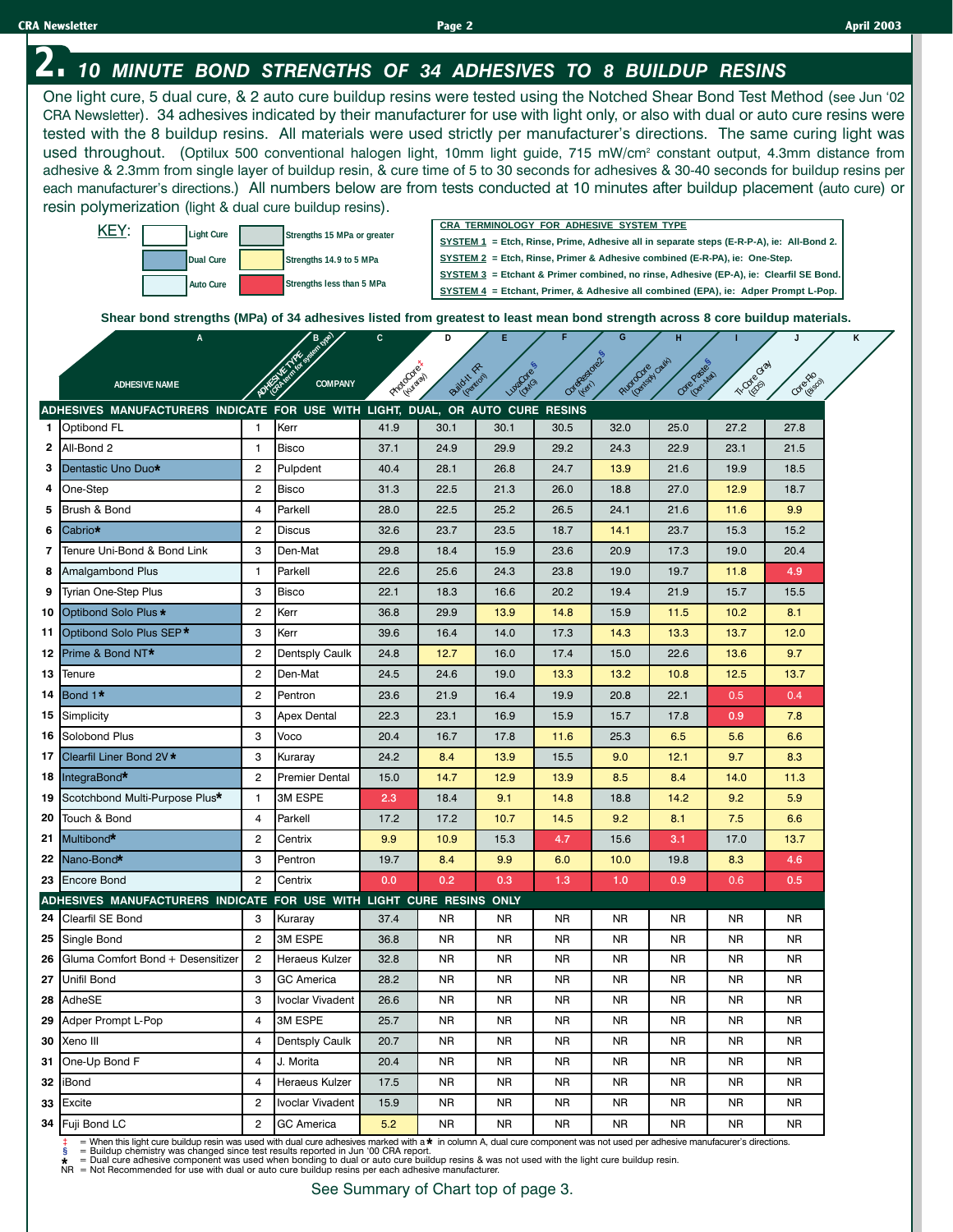#### **SUMMARY OF CHART:**

- **A. Buildup resin chemistry was a major variable that affected bond strengths. PhotoCore light cure buildup resin had highest percentage of high bond strengths (85%) & the 2 auto cure buildup resins (Ti-Core Gray & Core-Flo) both had only 30% high bonds. The 5 dual cure resins had 57% to 74% high bonds, depending on formulation.**
- **B. No buildup resin had high bonds with all adhesives tested.**
- **C. Only 4 adhesives had high bonds with all 8 buildup resins tested (All-Bond 2, Optibond FL, Tenure Uni-Bond & Bond Link, & Tyrian One-Step Plus). One adhesive (Encore Bond) had very low to no bond with all 8 buildup resins tested.**
- **D. The number of adhesive-buildup resin incompatibilities (see red cells in chart) are reduced significantly compared to the June '00 CRA report on this same subject.**

# **3.** *CLINICALLY IMPORTANT POINTS RELATED TO THESE BUILDUP–ADHESIVE TESTS*

#### **A. DUAL CURE BUILDUP RESINS NEED LIGHT ACTIVATION.**

Statistically significant increases in bond strengths were found when light initiation was used with the 5 dual cure buildup resins *vs*. reliance on their auto cure alone.

**B. THE DUAL CURE COMPONENT IN DUAL CURE ADHESIVES IS NEEDED WHEN THEY ARE USED WITH AUTO CURE BUILDUP RESINS.**

CRA tested dual cure adhesives both with, & without, their dual cure component with auto cure buildup resins & found in all cases but one that bond strengths were improved by its use. (Bond 1 had low bond strengths both with, & without, its dual cure component.) Numbers in the page 2 chart include dual cure component use with both the auto cure buildup resins.

#### **C. BOND OF DUAL CURE ADHESIVE TO DUAL CURE BUILDUP RESINS MAY, OR MAY NOT, BE IMPROVED WITH DUAL CURE COMPONENT.**

Data below illustrate fact that dual cure component use does not always improve bond strengths to dual cure buildup resins. At this time, clinicians have no basis to judge whether or not to use the dual cure component. Manufacturer must test & include brand name recommendations in their directions.

Bond strengths (MPa) of adhesives with, & without, dual cure component.



#### **D. ANY TYPE OF RESIN CURING LIGHT COULD BE USED WITH THE BUILDUPS & ADHESIVES TESTED.**

Halogen, plasma arc, & LED lights cured all materials well. However, the light cure buildup resin (PhotoCore) cured deeper than the dual cure buildup resins per unit time.

#### **E. DUAL BARREL SYRINGES WITH AUTO-MIX TIPS FOR BUILDUP RESINS HAD ADVANTAGES & DISADVANTAGES.**

Advantages were fast, convenient, easy to use, & possibility for more consistent dispensing & mixing. Disadvantages were cost, waste, & potential for inconsistent dispensing & mixing resulting in low bonds if clinician does not extrude small amount of material before attaching auto-mix tip to assure proper material flow from both syringe barrels.

#### **F. SOME BUILDUP RESINS & ADHESIVES WERE MUCH EASIER TO USE.**

Ease of use promotes consistent, reliable results & speeds treatment. Build-It, CorePaste, & Luxacore buildup resins, & Brush & Bond adhesive were notably easier to use.

#### **G. BUILDUP RESIN COSTS PER UNIT WEIGHT VARY GREATLY.**

Pricing differs by dispensing mode. Buildup resins packaged in gun expressed double barrel syringes had lowest cost of \$1.19 – \$2.96 per gram including cost of tips. Jar dispensing had medium cost of \$1.77 – \$4.14 per gram. Single syringe or small hand expressed dual syringe systems had highest cost at \$3.50 – \$8.35 per gram.

## **4.** *CONCLUSIONS*

Ideally, buildup resins & adhesives should have high bond strengths to tooth, no chemical incompatibility, & no post-op sensitivity. Products where these 3 characteristics are well established clinically & in these tests are PhotoCore buildup with Clearfil SE Bond & Clearfil Liner Bond 2V adhesives, & any of the 6 light or dual cure buildup resins tested with Amalgambond Plus. 13 new self etching primer adhesives (designated as Systems 3 or 4 in column B on page 2 chart) have potential to meet these 3 criteria as clinical use establishes lack of post-op sensitivity. Chart on page 2 shows buildup resins these 13 adhesives bond to best. If post-op sensitivity is not a concern, the chart on page 2 can help clinicians determine systems with high bond strengths & section 3 F above indicates products with best ease of use.